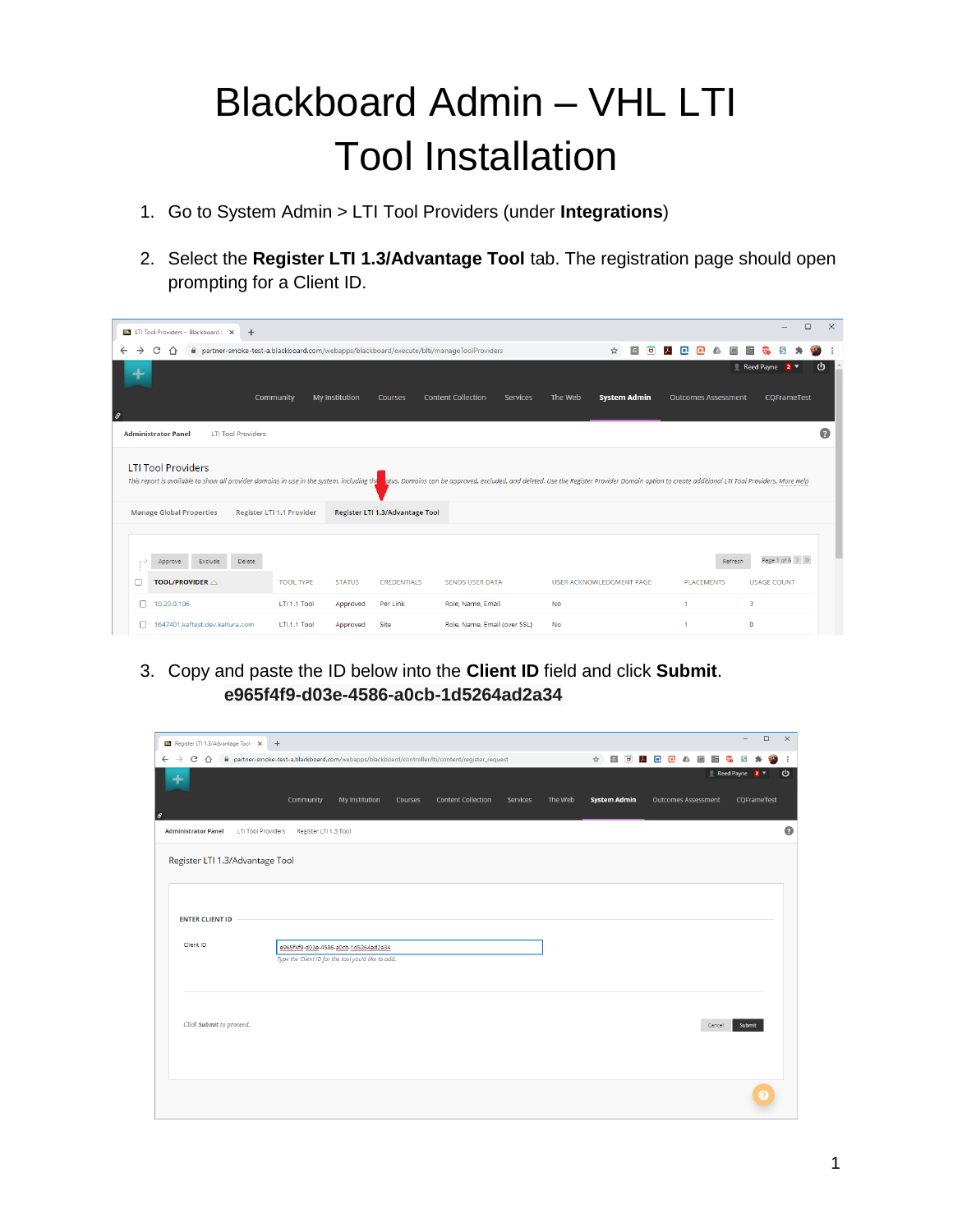4. The Tool Status page opens with all of the necessary fields automatically filled in (see below). **NOTE: It is possible that the "Tool Status" may not automatically be set to "Approved" in the form below. If it is set to "Excluded" you must change it to "Approved."**

| C                                         | łS.                                                                                                                                         |  |
|-------------------------------------------|---------------------------------------------------------------------------------------------------------------------------------------------|--|
|                                           | A partner-smoke-test-a.blackboard.com/webapps/ Q ☆ G <mark>+ G + B + B + B + B + G</mark>                                                   |  |
|                                           |                                                                                                                                             |  |
| <b>TOOL STATUS</b>                        |                                                                                                                                             |  |
|                                           | The following fields are read-only, but you can toggle the status of this tool                                                              |  |
| Client ID                                 | e965f4f9-d03e-4586-a0cb-1d5264ad2a34                                                                                                        |  |
| Name                                      | www.vhicentral.com                                                                                                                          |  |
| Description                               | Enables deep-linking and grade passback integration with VHL's premier language education platform, VHL+                                    |  |
| Deployment ID                             | 6a8dfa57-85bb-454c-aeeb-64bc8cd68fb2                                                                                                        |  |
| Initiate Login URL                        | https://www.vhlcentral.com/lti/login_initiatio                                                                                              |  |
| <b>Tool Redirect URLs</b>                 | https://www.vhicentral.com/lti/launches                                                                                                     |  |
| <b>JWKS URL</b>                           | https://www.vhlcentral.com/lti/keys                                                                                                         |  |
| Domains                                   | www.vhicentral.com                                                                                                                          |  |
|                                           |                                                                                                                                             |  |
|                                           |                                                                                                                                             |  |
| <b>Tool Status</b>                        | Approved                                                                                                                                    |  |
|                                           | ○ Excluded                                                                                                                                  |  |
| <b>Tool Provider Custom</b><br>Parameters |                                                                                                                                             |  |
|                                           |                                                                                                                                             |  |
|                                           |                                                                                                                                             |  |
|                                           | Enter any custom parameters required by the tool provider. Parameters must each be on their own line and be entered in "name=value" format. |  |
|                                           |                                                                                                                                             |  |
| <b>INSTITUTION POLICIES</b>               |                                                                                                                                             |  |
|                                           | You can change the following settings for this tool. The fields use global values by default.                                               |  |
| User Fields to Send                       | Role in Course                                                                                                                              |  |
|                                           | 2 Name                                                                                                                                      |  |
|                                           | Z Email Address                                                                                                                             |  |
| Allow grade service access                | s Yes ∩ No                                                                                                                                  |  |
| Allow Membership Service<br>Access        | ● Yes ○ No                                                                                                                                  |  |
|                                           |                                                                                                                                             |  |

5. On the Tool Status page select **Submit**. You are returned to the LTI Tool Providers Page and should see a message advising that the tool was successfully edited.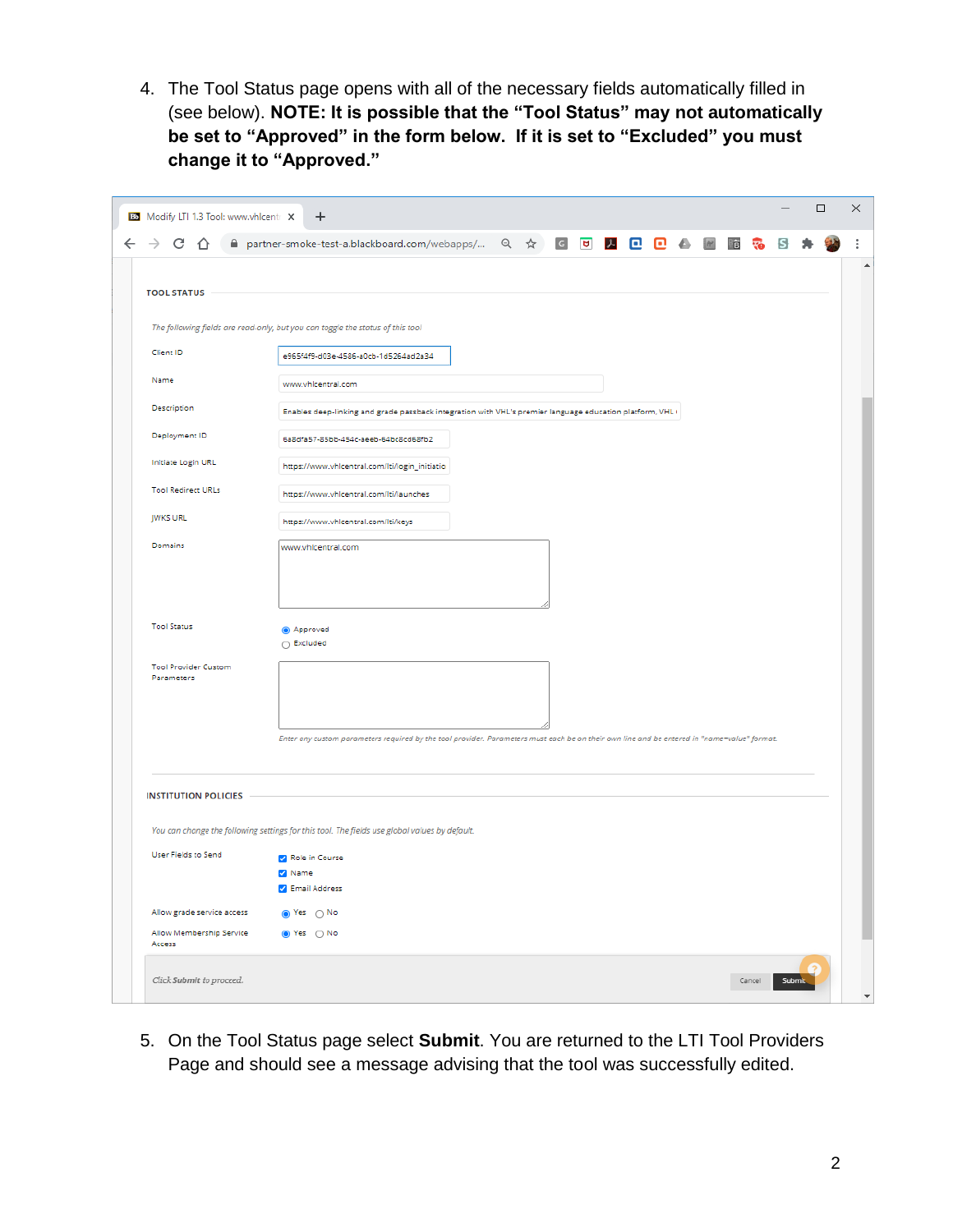6. Locate the tool(**www.vhlcentral.com**) in the providers listing (possibly on the last page) and click on the **0** in the PLACEMENTS column for the tool.

| nather-smoke-test-a.blackboard.com/webapps/blackboard/execute/blti/manageToolProviders<br>C<br>$\rightarrow$<br>∩ |              |          |              |                              |           | ☆                                  | $\boxed{G}$ | $\mathcal{F}$<br>$\overline{a}$ | $\Box$                  | o |          | 酯<br>ಸಾ        |                    |                     |
|-------------------------------------------------------------------------------------------------------------------|--------------|----------|--------------|------------------------------|-----------|------------------------------------|-------------|---------------------------------|-------------------------|---|----------|----------------|--------------------|---------------------|
| □ w-staging.taskstream.com                                                                                        | LTI 1.1 Tool | Approved | Site         | Role, Name, Email            | <b>No</b> |                                    |             |                                 |                         |   |          |                |                    |                     |
| www.auto.proctoru.com<br>n                                                                                        | LTI 1.1 Tool | Approved | Site         | Role, Name, Email (over SSL) | <b>No</b> |                                    |             |                                 | $\mathbf 0$             |   |          | $\bullet$      |                    |                     |
| n<br>www.knewton.com                                                                                              | LTI 1.1 Tool | Approved | Site         | Role, Name, Email (over SSL) | <b>No</b> |                                    |             |                                 | $\Omega$                |   |          | 1765           |                    |                     |
| www.nearlocal.com<br>n                                                                                            | LTI 1.1 Tool | Approved | Site         | Role, Name, Email            | <b>No</b> |                                    |             |                                 |                         |   |          | $\bullet$      |                    |                     |
| www.tsugicloud.org<br>□                                                                                           | LTI 1.1 Tool | Approved | Site         | Role, Name, Email            | <b>No</b> |                                    |             |                                 | $\overline{\mathbf{3}}$ |   |          | $\overline{9}$ |                    |                     |
| www.vhlcentral.com<br>n.                                                                                          | LTI 1.3 Tool | Approved | <b>RS256</b> | Role, Name, Email            | No        |                                    |             |                                 | $\cdot$ 0               |   |          | 3              |                    |                     |
| www.vialivetext.com<br>$\Box$                                                                                     | LTI 1.1 Tool | Approved | Per Link     | Role, Name, Email            | No        |                                    |             |                                 | $\circ$                 |   |          |                |                    |                     |
| www-test.nearpod.com<br>n                                                                                         | LTI 1.1 Tool | Approved | Site         | Role, Name, Email            | <b>No</b> |                                    |             |                                 | $\overline{2}$          |   |          | $\circ$        |                    |                     |
| L.)<br>Exclude<br>Delete<br>Approve                                                                               |              |          |              |                              |           |                                    |             |                                 |                         |   | Refresh  |                |                    | $\ll$ < Page 6 of 6 |
|                                                                                                                   |              |          |              |                              |           | Displaying 126 to 150 of 150 items |             |                                 |                         |   | Show All |                | <b>Edit Paging</b> |                     |

The Manage Placements: page should open.

| <b>Administrator Panel</b>            | <b>LTI Tool Providers</b> | Manage Placements: www.vhlcentral.com |     |                                                                                                                                                                                      |  |
|---------------------------------------|---------------------------|---------------------------------------|-----|--------------------------------------------------------------------------------------------------------------------------------------------------------------------------------------|--|
| Manage Placements: www.vhlcentral.com |                           |                                       |     | Create, Edit, or Delete a Tool Provider Placement. Deleting a Tool Provider Placement will not delete any content associated with it. Links to the placement will no longer function |  |
| <b>Create Placement</b>               |                           |                                       |     |                                                                                                                                                                                      |  |
|                                       |                           |                                       |     |                                                                                                                                                                                      |  |
| NAME $\triangle$                      | <b>TYPE</b>               |                                       | URL |                                                                                                                                                                                      |  |
| VHLCentral                            |                           | Deep Linking content tool             |     | http://www.vhlcentral.com/lti/launches                                                                                                                                               |  |
|                                       |                           |                                       |     | Displaying 1 to 1 of 1 items<br>Show All<br><b>Edit Paging.</b>                                                                                                                      |  |

7. Click on "Create Placement." The "Create Placement" form should open.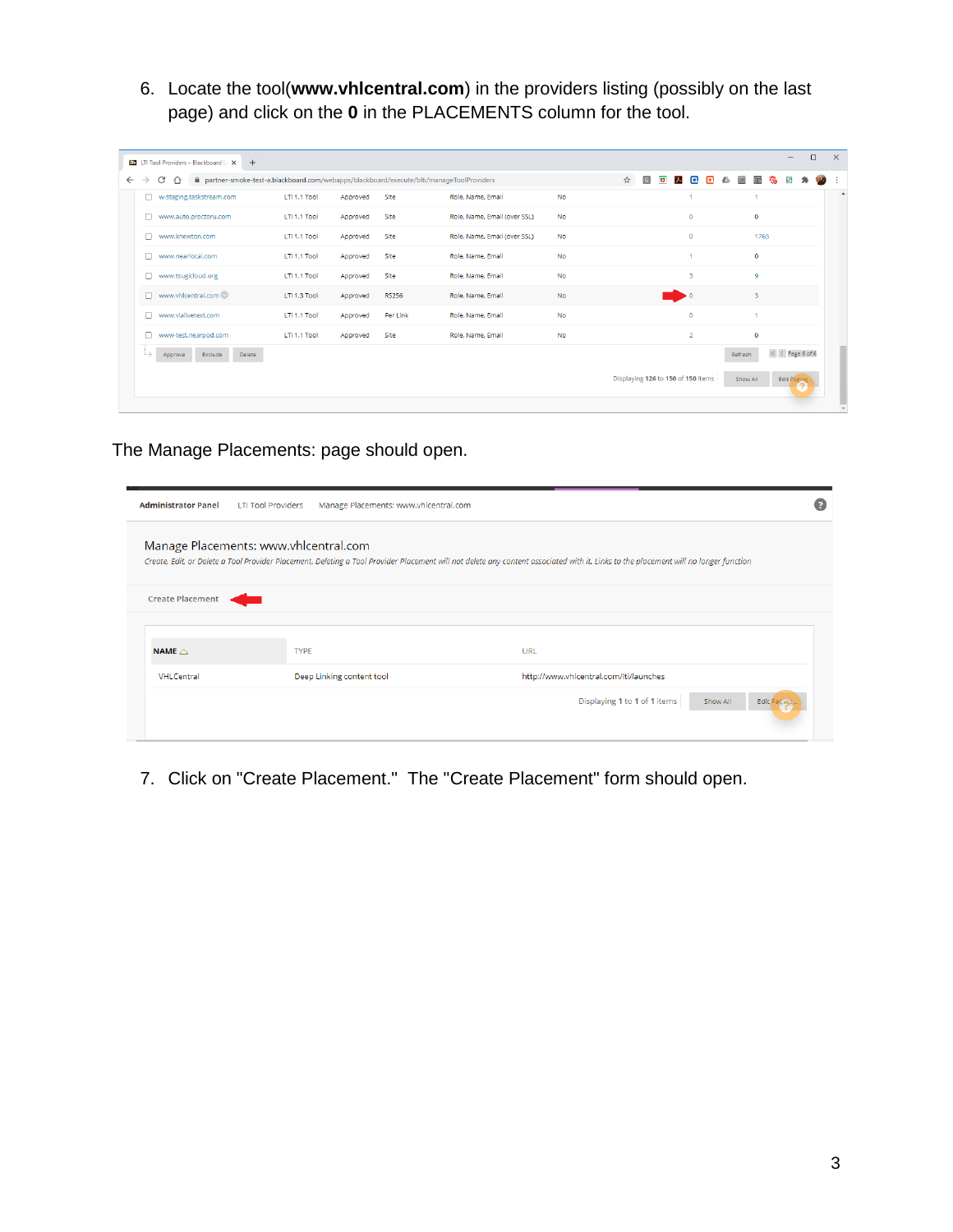| <b>Administrator Panel</b>    | LTI Tool Providers Manage Placements: www.vhlcentral.com  Create Placement |                                                                                                                                                                                             |  |
|-------------------------------|----------------------------------------------------------------------------|---------------------------------------------------------------------------------------------------------------------------------------------------------------------------------------------|--|
| <b>Create Placement</b>       |                                                                            | The provider specified will always be available through the Create URL workflow. Set the options below if you want this provider to also appear by name to Course Builders and Instructors. |  |
| * Indicates a required field. |                                                                            |                                                                                                                                                                                             |  |
| <b>PLACEMENT INFORMATION</b>  |                                                                            |                                                                                                                                                                                             |  |
| * Label                       | The label that displays in the course                                      |                                                                                                                                                                                             |  |
| Description                   |                                                                            |                                                                                                                                                                                             |  |
| $\Rightarrow$                 |                                                                            |                                                                                                                                                                                             |  |
|                               |                                                                            |                                                                                                                                                                                             |  |
|                               |                                                                            | Character count: 0                                                                                                                                                                          |  |
| * Handle                      | Uniquely identifies the placement                                          |                                                                                                                                                                                             |  |

8. Fill out the form with the following settings and click **Submit**.

**Label:** Enter a name for the VHL tool (example: VHL Central Placement)

**Handle:** Enter a name for the VHL tool. *This should not have any spaces. You can take what was entered for the name, use all lower case and replace spaces with dashes (example: vhl-placement)*

**Availability:** Yes

**Type:** Check "Deep Linking content tool"

**Tool Provider URL:** <https://www.vhlcentral.com/lti/launches>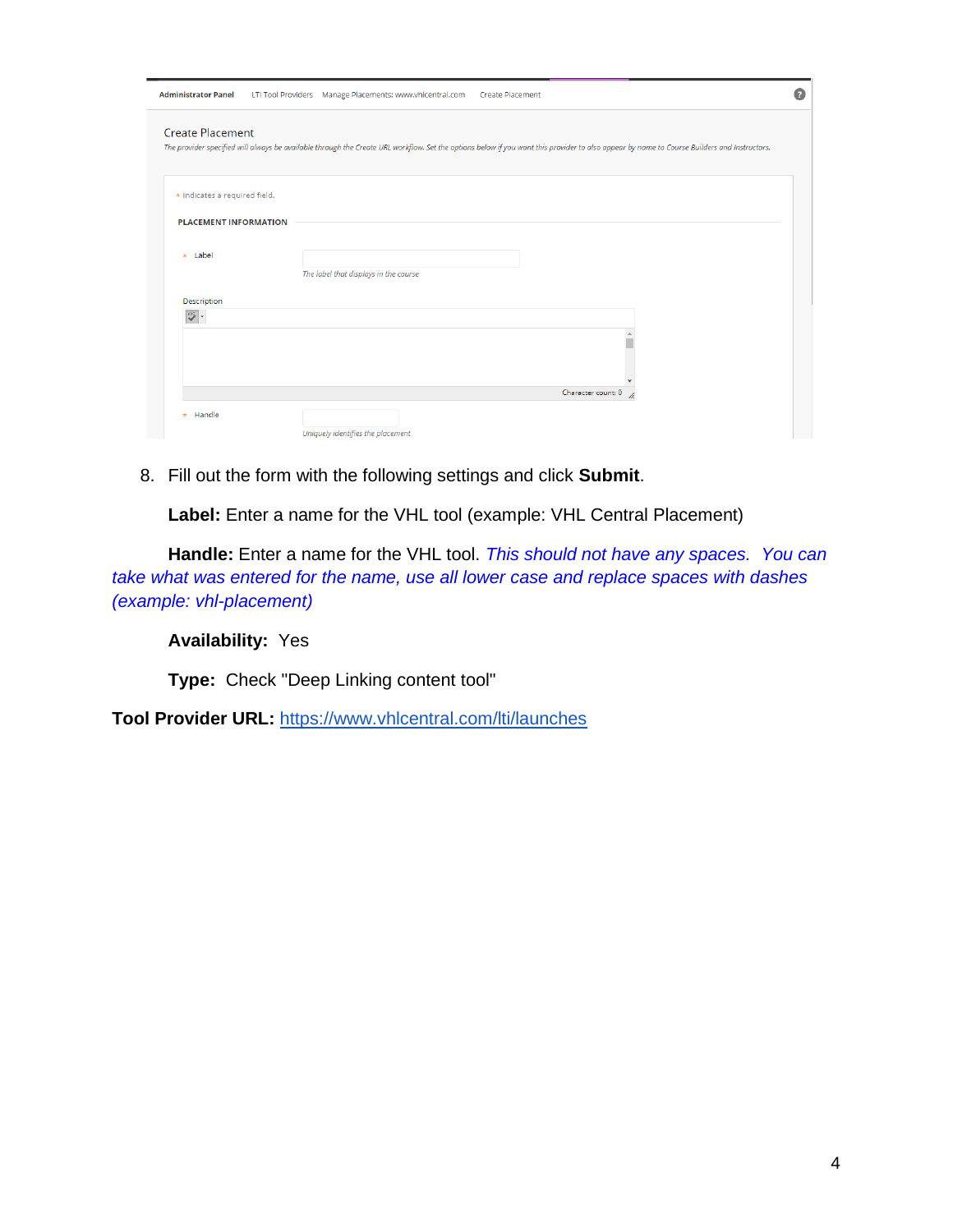| <b>PLACEMENT INFORMATION</b>                               |                                                                                                                                                                                      |
|------------------------------------------------------------|--------------------------------------------------------------------------------------------------------------------------------------------------------------------------------------|
| * Label                                                    | <b>VHL Central Placement</b>                                                                                                                                                         |
|                                                            | The label that displays in the course                                                                                                                                                |
| Description                                                |                                                                                                                                                                                      |
| $\begin{array}{c c} \mathsf{BPS} & \mathsf{w} \end{array}$ |                                                                                                                                                                                      |
|                                                            | $\Delta$                                                                                                                                                                             |
|                                                            | Character count: 0                                                                                                                                                                   |
|                                                            |                                                                                                                                                                                      |
| Handle<br>$\star$                                          | vhl-placement                                                                                                                                                                        |
|                                                            | Uniquely identifies the placement                                                                                                                                                    |
|                                                            |                                                                                                                                                                                      |
| * Availability                                             | $\bullet$ Yes $\circ$ No                                                                                                                                                             |
|                                                            | Make placement available to course builders and instructors                                                                                                                          |
|                                                            |                                                                                                                                                                                      |
| Type                                                       | Placement Type determines where this tool appears in Blackboard Learn. The tool can be placed in a course or made available for specific users.<br>Learn more about placement types. |
|                                                            | O Deep Linking content tool                                                                                                                                                          |
|                                                            | Allow student access                                                                                                                                                                 |
|                                                            |                                                                                                                                                                                      |
|                                                            | $\bigcap$ Course content tool                                                                                                                                                        |
|                                                            | Allows grading                                                                                                                                                                       |
|                                                            | ○ Course tool                                                                                                                                                                        |
|                                                            | Allow student access                                                                                                                                                                 |
|                                                            |                                                                                                                                                                                      |
|                                                            | ○ System tool                                                                                                                                                                        |
|                                                            | ○ Administrator tool                                                                                                                                                                 |
| Launch in New Window                                       | ⊓                                                                                                                                                                                    |
| Icon                                                       | Upload a custom icon that will be shown in the course. The size of the icon should be 50 by 50 pixels.<br><b>Browse</b>                                                              |
|                                                            |                                                                                                                                                                                      |

| <b>TOOL PROVIDER INFORMATION</b>          |                                                                                                                                             |                  |
|-------------------------------------------|---------------------------------------------------------------------------------------------------------------------------------------------|------------------|
|                                           | Enter the Tool Provider Information. The Tool Provider URL must be located on one of the configured host names.                             |                  |
| * Tool Provider URL                       | https://www.vhlcentral.com/lti/launches                                                                                                     |                  |
| <b>Tool Provider Custom</b><br>Parameters | Enter any custom parameters required by the tool provider. Parameters must each be on their own line and be entered in "name=value" format. |                  |
| Click Submit to proceed.                  |                                                                                                                                             | Cancel<br>Submit |

You should see the placement listing and a message advising the placement was successfully created.